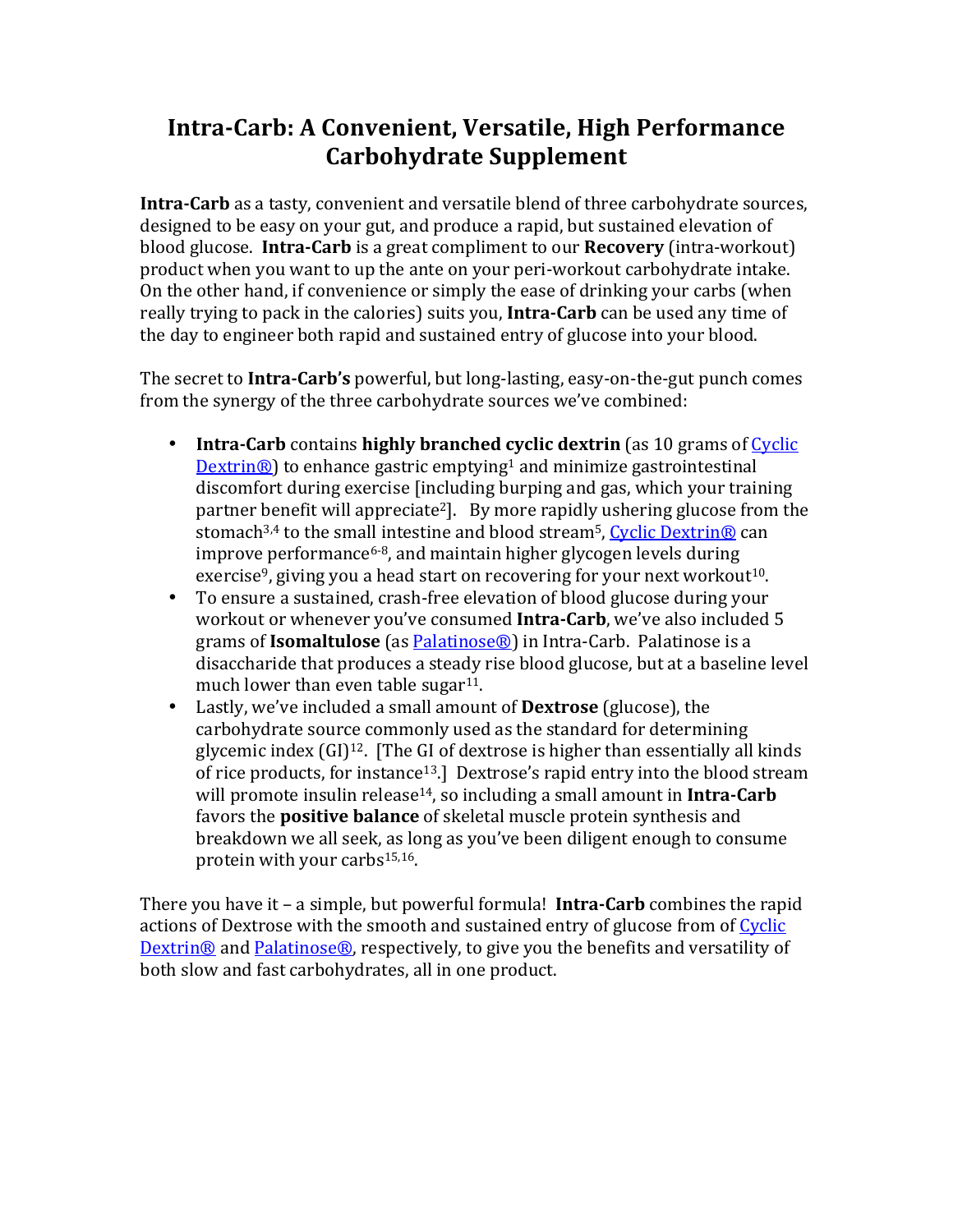**Disclaimer:** These statements have not been evaluated by the Food and Drug Administration. This product is not intended to diagnose, treat, cure, or prevent any disease.

## **REFERENCES**

- 1. Takii H, Takii Nagao Y, Kometani T, et al. Fluids containing a highly branched cyclic dextrin influence the gastric emptying rate. *Int J Sports Med.* 2005;26(4):314-319.
- 2. Takii H, Kometani T, Nishimura T, Kuriki T, Fushiki T. A Sports Drink Based on Highly Branched Cyclic Dextrin Generates Few Gastrointestinal Disorders in Untrained Men during Bicycle Exercise. *Food Science and Technology Research.* 2004;10(4):428-431.
- 3. Kim C, Okabe T, Sakurai M, et al. Gastric emptying of a carbohydrateelectrolyte solution in healthy volunteers depends on osmotically active particles. *Journal of Nippon Medical School* = Nippon Ika Daigaku zasshi. 2013;80(5):342-349.
- 4. Nakamura M, Uchida K, Akahane M, Watanabe Y, Ohtomo K, Yamada Y. The effects on gastric emptying and carbohydrate loading of an oral nutritional supplement and an oral rehydration solution: a crossover study with magnetic resonance imaging. *Anesthesia and analgesia*. 2014;118(6):1268-1273.
- 5. Jeukendrup AE. Carbohydrate and exercise performance: the role of multiple transportable carbohydrates. *Curr Opin Clin Nutr Metab Care.* 2010;13(4):452-457.
- 6. Takii H, Ishihara K, Kometani T, Okada S, Fushiki T. Enhancement of swimming endurance in mice by highly branched cyclic dextrin. *Bioscience*, *biotechnology, and biochemistry.* 1999;63(12):2045-2052.
- 7. Haff GG, Lehmkuhl MJ, McCoy LB, Stone MH. Carbohydrate supplementation and resistance training. *Journal of strength and conditioning research* / *National Strength & Conditioning Association.* 2003;17(1):187-196.
- 8. Haff GG, Schroeder CA, Koch AJ, Kuphal KE, Comeau MJ, Potteiger JA. The effects of supplemental carbohydrate ingestion on intermittent isokinetic leg exercise. The Journal of sports medicine and physical fitness. 2001;41(2):216-222.
- 9. Haff GG, Koch AJ, Potteiger JA, et al. Carbohydrate supplementation attenuates muscle glycogen loss during acute bouts of resistance exercise. *Int J Sport Nutr Exerc Metab.* 2000;10.
- 10. Kerksick C, Harvey T, Stout J, et al. International Society of Sports Nutrition position stand: nutrient timing. *J Int Soc Sports Nutr.* 2008;5:17.
- 11. O'Donnell K, Kearsley M. *Sweeteners and sugar alternatives in food technology. 2nd Ed.* John Wiley & Sons; 2012.
- 12. Jenkins DJ, Wolever TM, Taylor RH, et al. Glycemic index of foods: a physiological basis for carbohydrate exchange. *Am J Clin Nutr.* 1981;34(3):362-366.